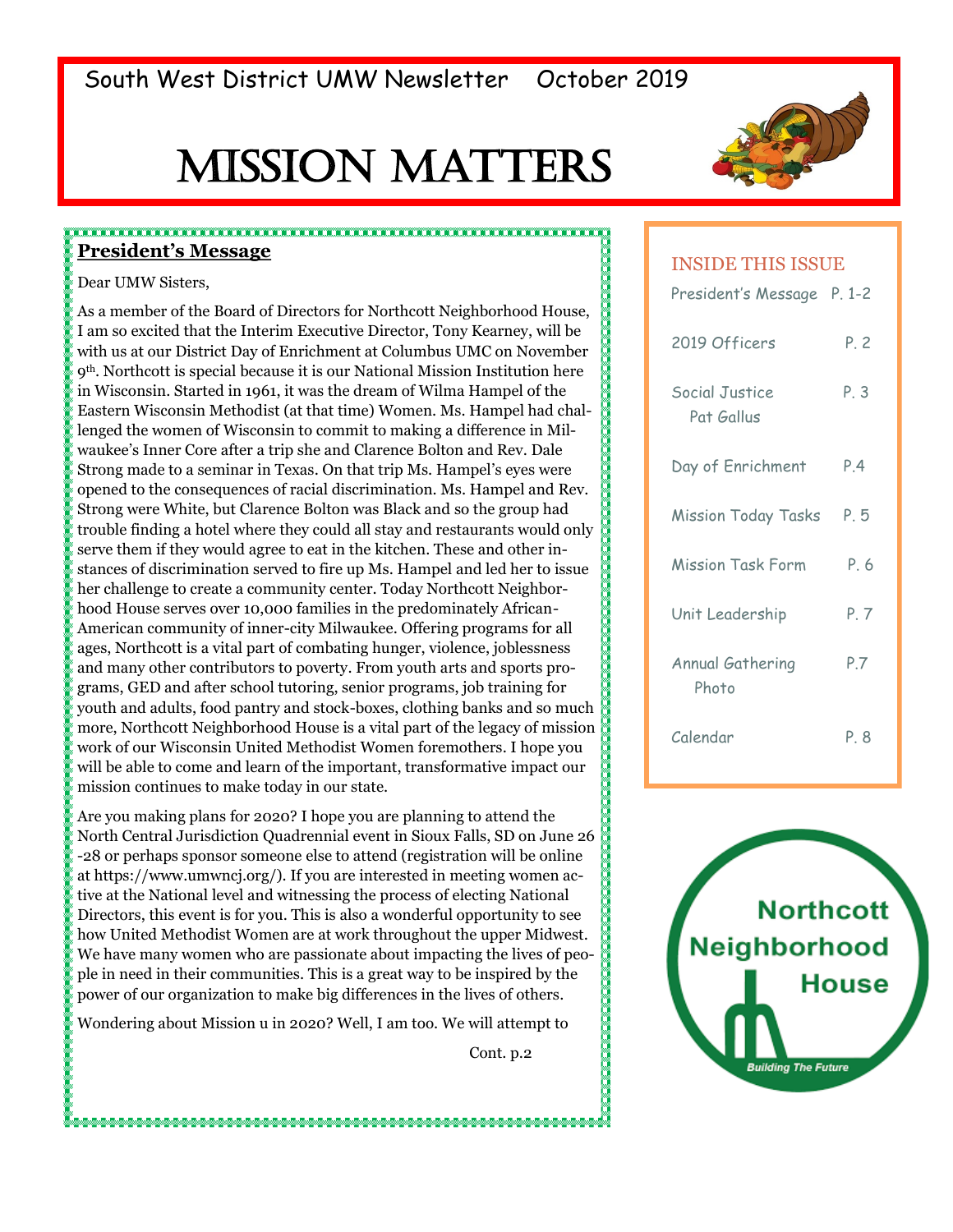President's message cont. from p.1

keep you informed as the changes to Mission u come into focus. We ask for your support and understanding as the Conference seeks to make M**is**sion u more cost-effective in terms of both time and money. As a work-in-progress, these changes are likely to be unsettling, but I guarantee you will not want to miss Mission u in 2020. Our studies (Peace in the Midst of Anxiety, the School to Prison Pipeline and the repeat of our 150<sup>th</sup> Anniversary study) will (as always) be outstanding.

Wondering about our open district offices (such as Treasurer) in 2020? We do, of course, hope and pray that some of our wonderful district women will step up and answer the call to one of our open offices. However, we are also prepared to carry on even if we have a few gaps in our leadership ranks. In the event that we still lack a Treasurer in 2020, you may send your remittances and other financial matters to me and I will make sure your questions are answered and your money goes where it needs to be. Issues from other open offices may also be directed to me and I will be happy to help you or direct you to someone who can. We are committed as a team to making 2020 a successful year for the South West district.

I hope and pray that God will bless you for the rest of 2019 and into 2020!

Laura Pfeffer

South West District President

pfeffer.umw@gmail.com/(H)608-592-5228/(C)608-698-7508



## **2019 South West District UMW Officers**

| President Laura Pfeffer                                                                     | Vice President Kathy Maldegen                                                                         |
|---------------------------------------------------------------------------------------------|-------------------------------------------------------------------------------------------------------|
| 608-592-5228 Pfeffer.umw@gmail.com                                                          | 608-288-9102 ksmaldegen@gmail.com                                                                     |
| <b>Charlene Mingst</b>                                                                      | Lisa King                                                                                             |
| Secretary                                                                                   | Treasurer                                                                                             |
| 608-935-5758 <u>jemingst</u> @mhtcnet                                                       | 608-335-6179 lisa.king 6179@gmail.com                                                                 |
| <b>Communications Coordinator</b><br>Becky Yager<br>$608 - 723 - 7451$ by age r@ chorus.net | <b>Program Resources</b><br>Cindy Morse<br>608-635-2916<br>ccynmorse@aol.com                          |
| Spiritual Growth Coordinator<br>Marjory Lyford<br><u>mclyford@att.net</u><br>608-233-5930   | Membership, Nurture, and Outreach Coordinator<br>Nancy Beilke<br>608-846-7330 mebncb50@gmail.com      |
| Social Action Coordinator Pat Gallus<br>608-393-9267 ptgallus@gmail.com                     | Education and Interpretation Coordinator<br>Eileen Bennett<br>bennettpesl@charter.net<br>608-623-4659 |
| <b>Nominations</b>                                                                          | Corrine Robson                                                                                        |
| Kay Putman                                                                                  | Historian                                                                                             |
| 608-592-2294                                                                                | 608-745-4373                                                                                          |
| Carol Lange                                                                                 | <b>Scott Carlson</b>                                                                                  |
| Northcott Representative                                                                    | District Superintendent                                                                               |
| langec@uwplatt.edu                                                                          | 608-837-0056                                                                                          |
| 608-348-4588                                                                                | scottcarlson@wisconsinumc.org                                                                         |
| Young Women's Representative Lucie Yaba<br>608-303-3007 $lucievaba@vahoo.fr$                |                                                                                                       |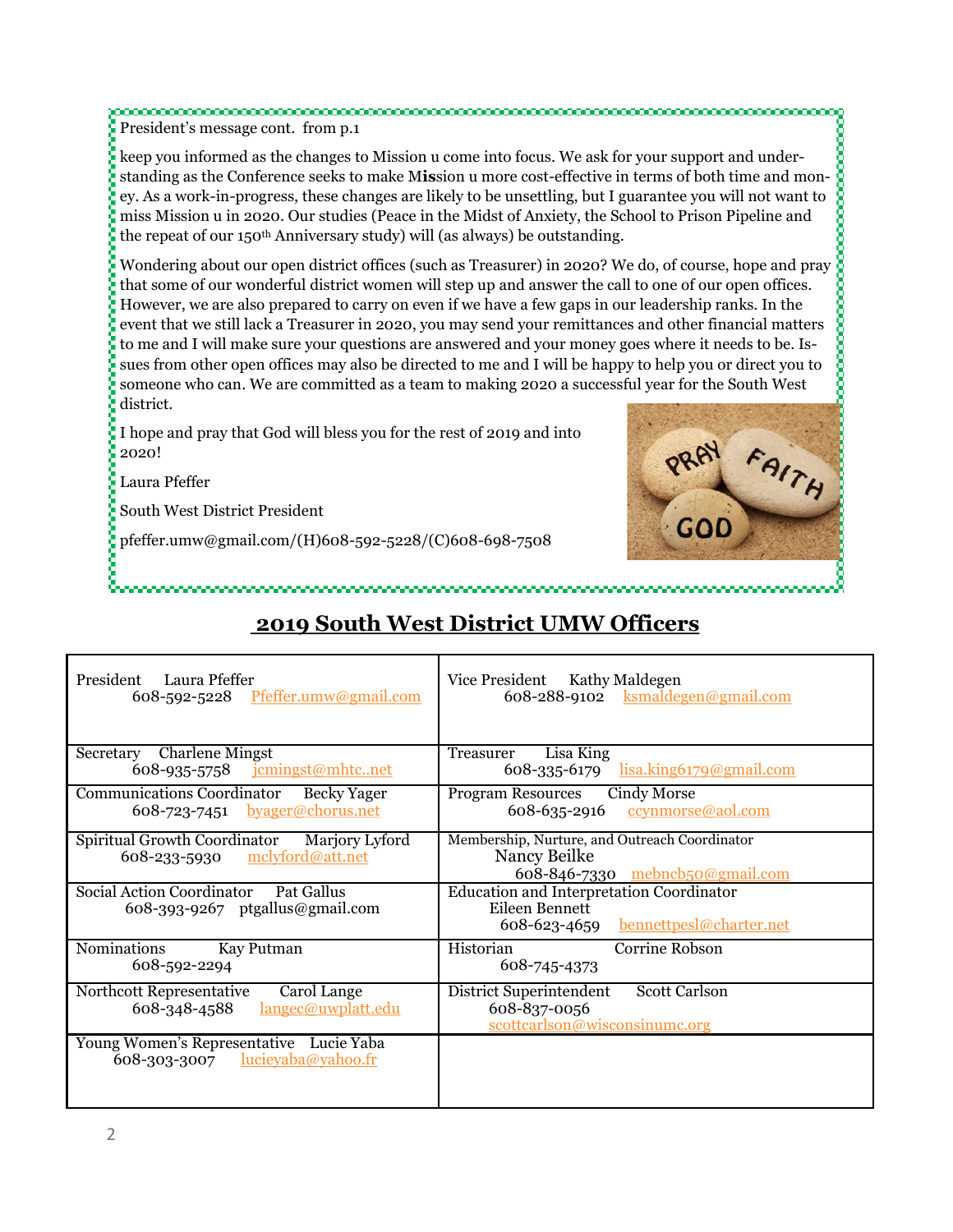Greetings. We are just coming off our fun and educational Annual Gathering. Fall is not showing up but I for one am enjoying the warmth!

According to Kathy D. Hartke, MD FACOG. Co-Chair, WI Maternal Mortality Review Team. There is a key issue in the state legislature-Senate Bill 316/AB 396- Care of incarcerated pregnant women. Kathy testified in support of the bill. I am quoting her from an e-mail that was forwarded to me from Dr. Hartke. (Thank you Eileen Bennett)

"This bill would limit the shackling and solitary confinement of pregnant women in WI state prisons and county jails, especially in labor. In addition, the bill would require screening and treatment for mental health disorders and substance use treatment. Including 6 months postpartum, doula support, comprehensive obstetrical care, STI screening and treatment; (which they took out of the bill in 2017), and lactation support for 12 months postpartum."

Kathy also stated "she is available to give talks in WI UM churches and help people understand the importance of advocating for Social Justice. Unless we speak up and vote, change will not happen". I encourage all UMW to keep abreast of the bills in our state assembly and senate. legis.wisconsin.gov will get you in touch with our law makers and show you what is the session schedules. Please, ask the right questions to candidates before you cast your vote especially in UMW Priority Issues: Climate Justice, Maternal & Child Health, economic inequality, and Criminalization of Communities of Color. Blessings

Pat Gallus, Social Justice Coordinator

Page-Borders.com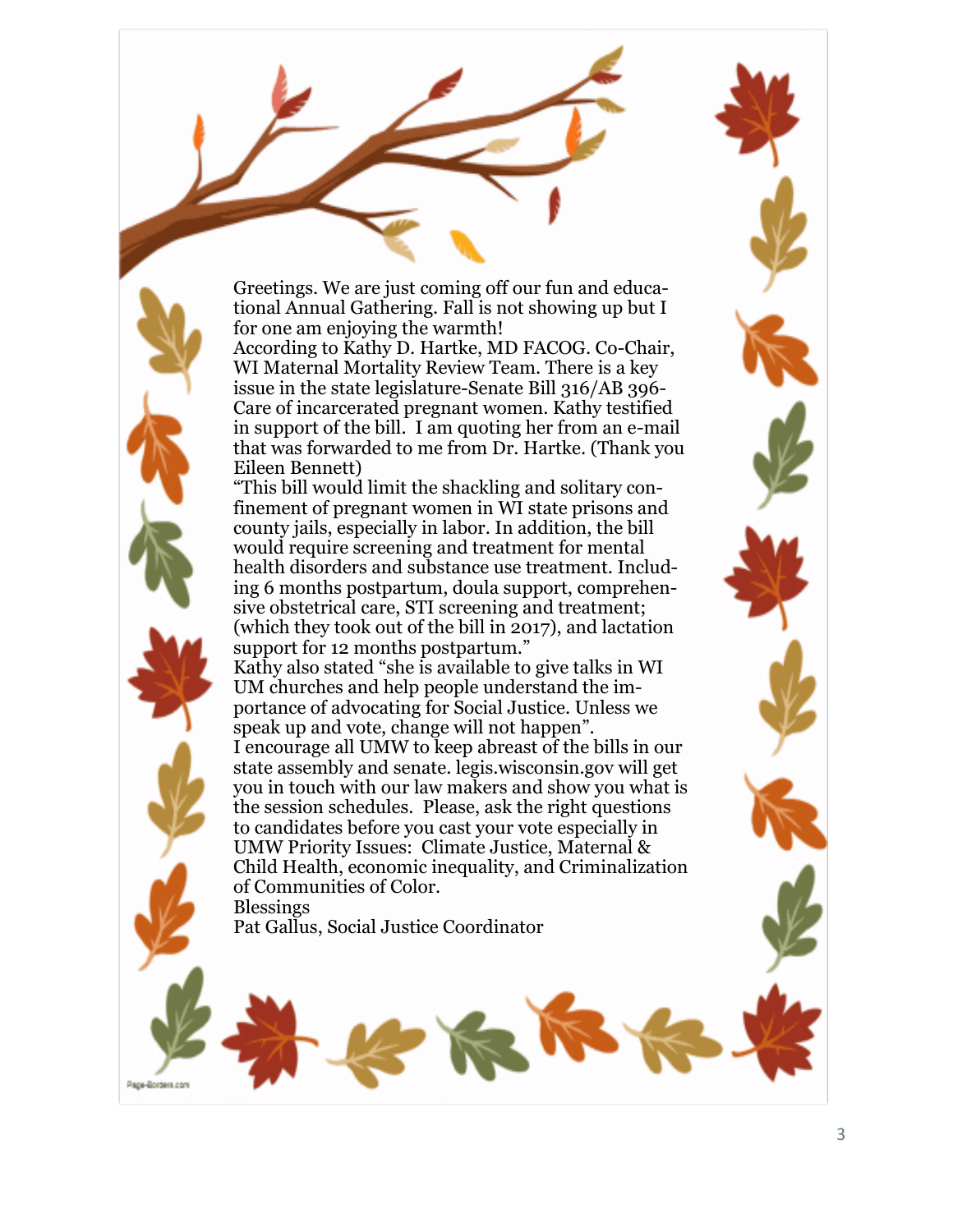

## **Day of Enrichment**

*150 Years of Women in Mission*

At Columbus UMC, 222 S Dickason Blvd, Columbus, Wisconsin

On November 9, 2018 Registration begins at 8:30 AM. The program begins at 9:15 AM.

- ➢ Special music
- ➢ Celebration of 150 Years of Women in Mission
- ➢ Presentation on our national Mission institution, Northcott Neighborhood House, featuring our Keynote speaker, Tony Kearney, Interim Director of Northcott
- ➢ Communion
- ➢ Reading Program reports and Unit Sharing

*You are invited to bring personal care items for PAVE, a program in Beaver Dam which serves victims of domestic abuse in Dodge County. We will also be collecting a "Love offering" for Northcott.*

You are invited to bring personal care items for PAVE, a program in Beaver Dam which serves vice of domestic abuse in Dodge County. We will also be collecting a "Love offering" for Northcott.<br>Directions to Columbus UMC: Fr Harrison St, left on Harrison St, then left on S Dickason Blvd. From HWY 16 or 60: James St to S Dickason Blvd. Columbus UMC is located across the street from the Post Office.

Detach and send

 $S_{\text{t} \text{mod}} / D \cap D_{\text{ext}}$ 

| Registration Form: (Please complete one registration form for each person attending this event.)                |  |
|-----------------------------------------------------------------------------------------------------------------|--|
| Your registration fee of \$15.00 includes morning refreshments, luncheon and all materials used for preparation |  |
| of this event.                                                                                                  |  |
|                                                                                                                 |  |

| <b>NT</b><br>INЯN<br>- <b><i><u>Literatu</u></i></b> | <br>- |
|------------------------------------------------------|-------|
|                                                      |       |

| ⊃u∪<br>.<br>. סטע.<br>$\sim$ u $-$ |    |               |  |
|------------------------------------|----|---------------|--|
| $\sim$<br>$\sim$ 10                | ™≏ | _<br>$\cdots$ |  |

| $\mathbf{r}$<br>. .<br>.<br>--- |  |  |
|---------------------------------|--|--|
|---------------------------------|--|--|

UMW Unit or Congregation:

List any special dietary or mobility needs:

Do you need child care?

Yes , I need child care. List number and age(s) of the child(ren), and let us know of any dietary restrictions.

**REGISTRATION DEADLINE:** NOV 1<sup>st</sup>. Registrations received after Nov 1<sup>st</sup> will not guarantee child care or lunch. Please make checks payable to SW District United Methodist Women. Please send the registration form and the fee of \$15.00 to:

#### **Eileen Bennett, 332 W Prairie St, Columbus, WI 53925**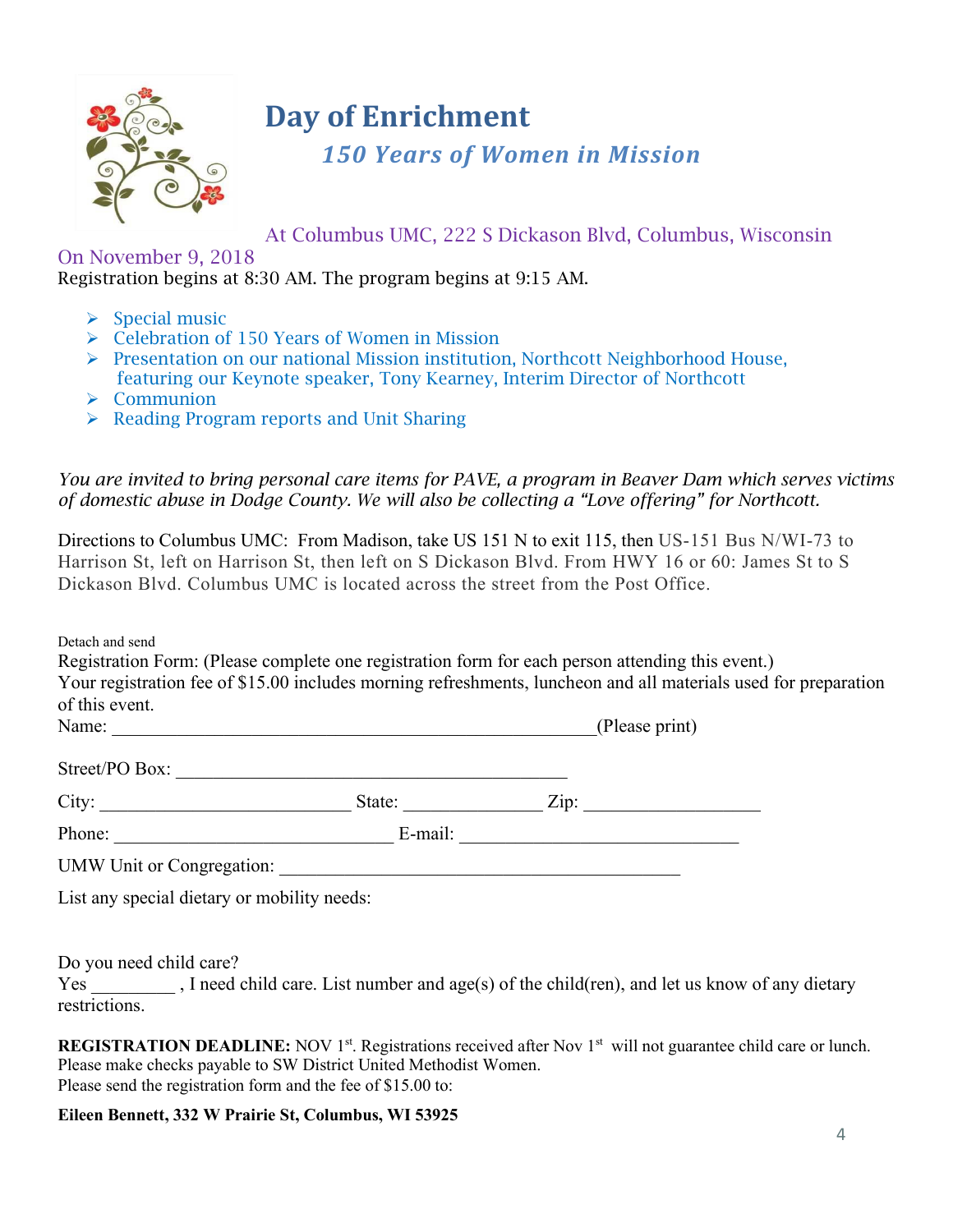#### **WISCONSIN CONFERENCE UMW Southwest District MISSION TODAY TASKS**

**To become a Mission Today organization, please complete two (2) criteria from each category. Please try at least one (1) new criterion each year and report back using the form on the back.**

### *United Methodist Women shall be a community of women whose PURPOSE is to know God*

**F** 1. Plan programs that encourage spiritual growth.

**A**

**T H**

**A C T**

**I O N**

- (Program book, response magazine, etc.)
- **I** 2. Create prayer partners with other church groups.
	- 3. Pray using the Prayer Calendar at meetings.
		- 4. Organize the spiritual growth study from Mission u, possibly several evenings/ weeks.

## *to experience freedom as whole persons through Jesus Christ;*

- **H O** 1. Take advantage of opportunities thru UMW such as Mission u, Spiritual Growth Retreats, Annual Gatherings, Mission Action Day.
- **P** 2. Set aside a time to go over the year's plans using Mission Today Mission Tasks.
- **E** 3. Implement the Charter for Racial Justice program.
	- 4. Present a mission study from Mission u, inviting church members.

## *to develop a creative, supportive fellowship;*

- **L O** 1. Honor the organization's leaders and member's contributions with Special Mission Recognition pins. Don't forget community leaders.
- **V** 2. Encourage everyone to visit or invite visitors to/from other local UMW organizations.
- **E** 3. Publicize your events using newsletters, bulletin boards, Sunday bulletins, social media, phone calls, etc.
	- 4. Plan a year end program to give thanks and celebrate your accomplishments.

#### **I N** *and to expand concepts of mission through participation in the global ministries of the church.*

- 1. Encourage all members to participate in the Pledge for Mission; give reports on where the money goes.
	- 2. Involve all members in fundraising (think creatively).
	- 3. Contribute to scholarships (UMW related) and Mission u. (\$25.00 or more).
- $_5$ 4. Partner with a mission institution such as Northcott, or Wisconsin Conference supported Harbor House, United Methodist Children's Services of Wisconsin, etc.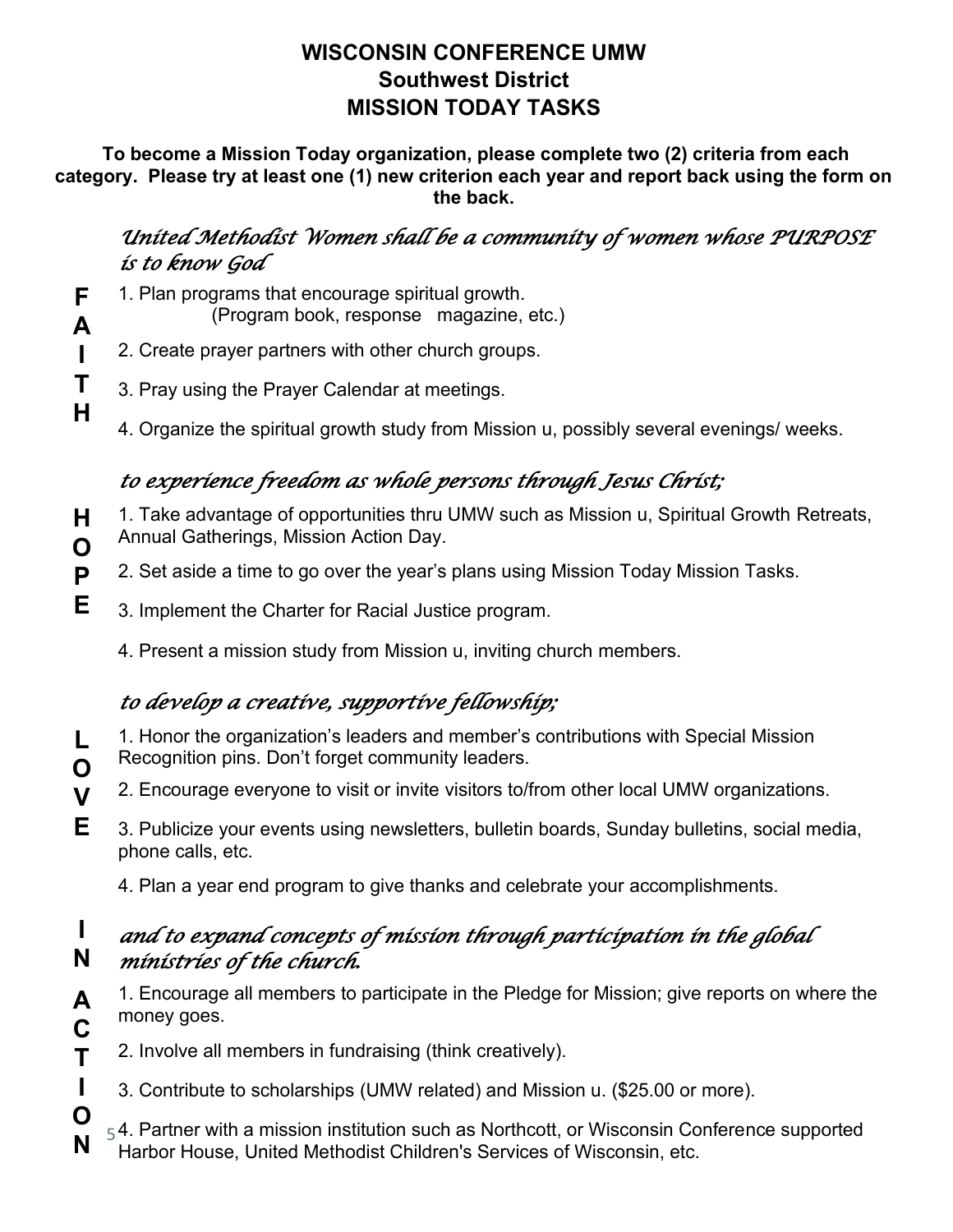Mission Today Local Unit Report Form Year: www.communications.com

Presidents of All Local Units, please complete the form below even though you may not qualify as a Mission Today unit. Refer any Questions to your District Team. Return this form by Feb 1st to your District Education and Interpretation Coordinator.

| Name of Church: |             |
|-----------------|-------------|
| Your Name:      |             |
| Your Address:   |             |
|                 |             |
|                 |             |
| Home phone:     | Cell Phone: |
| Email:          |             |

Criteria Completed (Circle the numbers completed)<br>\*Any criteria that are not currently listed but would fit in one of the categories can be included in the unit reports.

|  |  | Faith 1 2 3 4 Hope 1 2 3 4     |  |  |
|--|--|--------------------------------|--|--|
|  |  | Love 1 2 3 4 In Action 1 2 3 4 |  |  |

Report any new criteria tried this year:

Comments:

Send to: Eileen Bennett, 332 W. Prairie St., Columbus, WI 53925 Email: bennettpesl@charter.net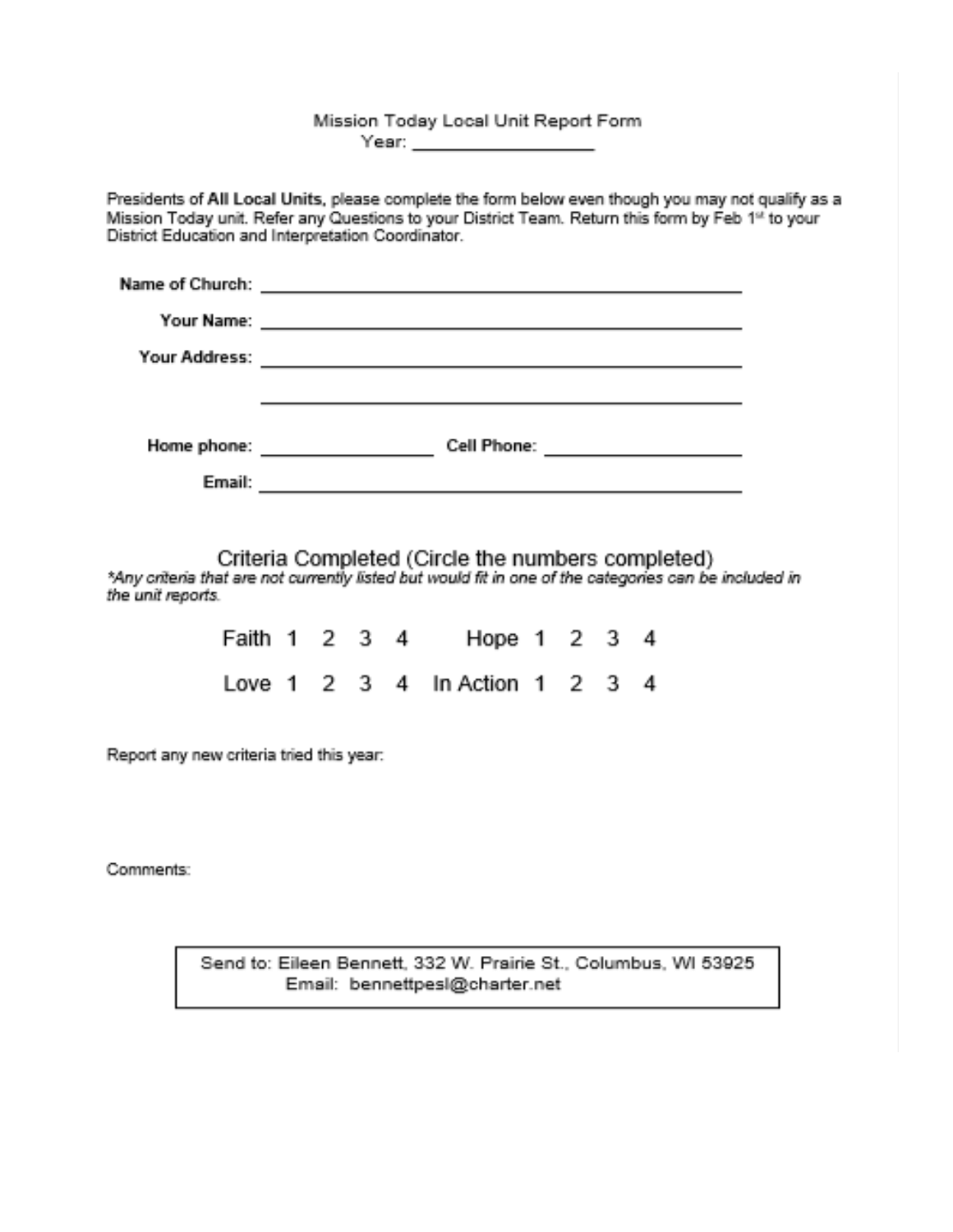Thank you to everyone who filled out the Elected Leadership forms and sent them to me. I have about 20 forms so far. Even if your officers have not changed, please fill out the forms so I can make sure the information is correct in the directory. You can email the forms to me at byager@chorus.net or mail them to me at 10787 Co. Rd. K, Lancaster, Wisconsin 53813. Thank you for your help. Becky Yager, SW. District Communications Coordinator





## Annual Gathering 2019 at Platteville UMC